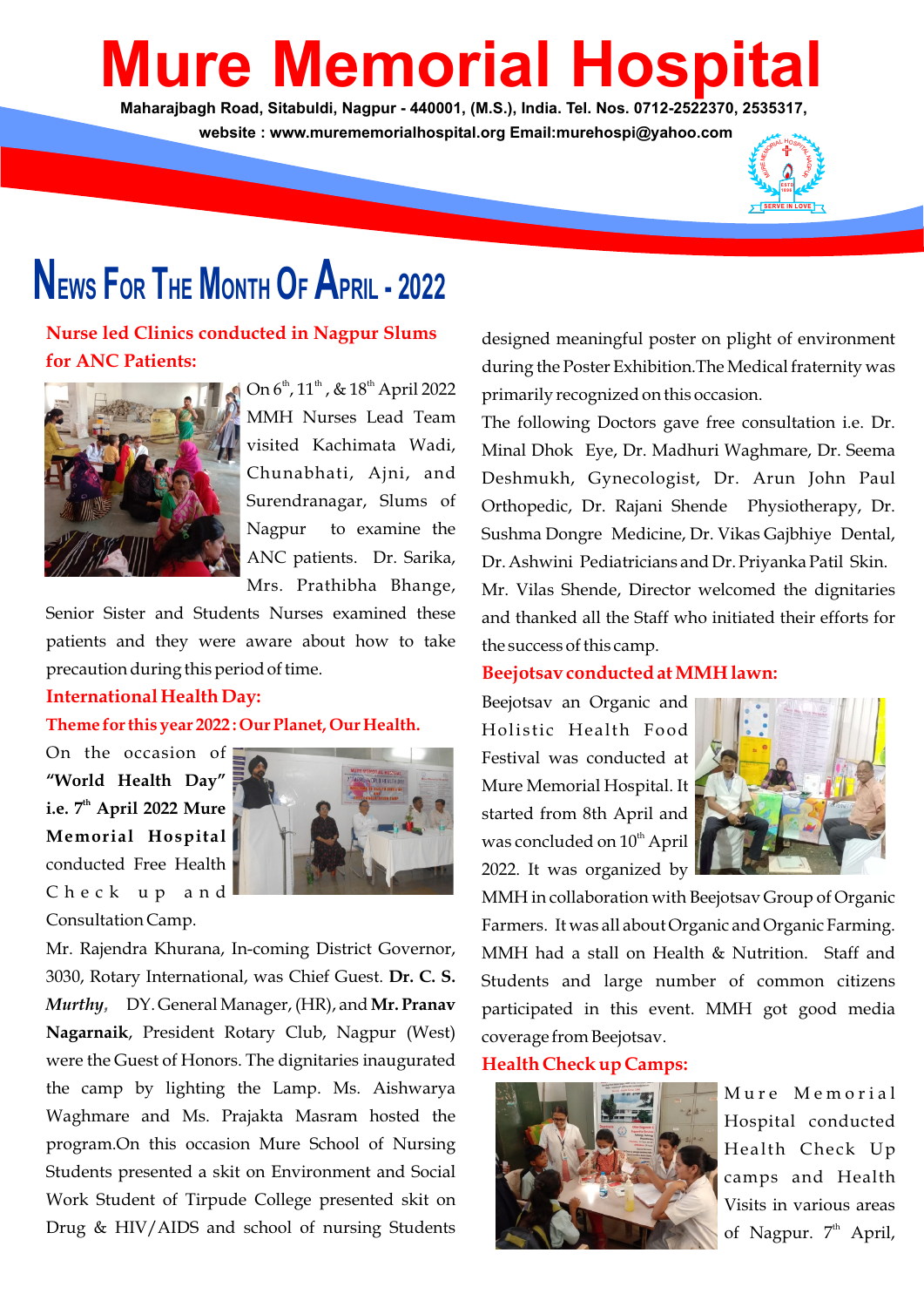$14<sup>th</sup>$  April, 25<sup>th</sup> April & 27<sup>th</sup> April at Sonegoan Police Station, Limboni Buddha Vihar, Mankapur, and Pandit Jawaharlal Nehru School, Friends Colony. These camps were conducted under the guidance of Dr. Rajani Shende, Dr. Joel and Dr. Diksha.

Mrs. Prathibha Bhange, Nursing Studnets and Mr. Sanjay Ramaswami work hard for the success of these Camps.

#### **MMH Participated in Run for Jesus event:**



S t u d e n t s participated in "Run For Jesus" held at 6:30 a.m. on 16<sup>th</sup> April 2022

at Civil Lines, Nagpur.MMH Medical Team provided its Medical assistance to the runners with first aid and ambulance service during this event.

#### **Survey on Substance abuse among adolescents:**

MMH initiated survey of adolescent children on Substance abuse from 28<sup>th</sup> April 2022 in various slums of Nagpur. MMH Community Health



Development Team along with Social Work Students participating to conduct this survey.

### **Nagpur Diocesan Annual Fete 2022:**



MMH participated in the CNI Nagpur Diocese Grand Annual Fete organized on 30<sup>th</sup> April at All Saints Cathedral ground, Nagpur. The fete has

various stalls on food, entertainments, snacks, games, cold beverages etc. The health and nutrition information stall was depicted by MMH. Director Mr. Vilas Shende, was adjudged as "Best Dressed Award" in Male category during this Fete.

#### **taff Birthday for the month of May 2022**

| 1. Ms. Fatima Pilley  | 8/5/2020  |
|-----------------------|-----------|
| 2. Dr. Seema Deshmukh | 16/5/2020 |
| 3. Mr. Naresh Zoting  | 18/5/2020 |

#### **ational & International Day for the month of May 2022**

| 1/5/2020  | : World Labour Day,        |
|-----------|----------------------------|
|           | Maharashtra Day            |
| 8/5/2020  | : World Red Cross Day      |
| 08/5/2020 | : World Mother Day         |
| 9/5/2020  | : World Thalassemia Day    |
| 12/5/2020 | : International Nurses Day |
| 29/5/2020 | : International Day of     |
|           | Peacekeepers               |
| 31/5/2020 | : World Anti Tobacco Day   |

# **Article: Annex.**

**Should India be bracing for a fourth wave? Here's what experts have to say**

Although there are indicators the country needs to watch out for, experts opine that it is unlikely that the present scenario will result in a wave as deadly as the one caused by the Delta



variant of COVID-19 during the months from April to June in 2021. They also state that the recent spurt in cases is because of factors comprising of dwindling vaccine immunity and the lifting of the COVID curbs in most parts of the country. According to eminent virologist and former Christian Medical College (CMC) Vellore professor Dr T Jacob John, the likelihood